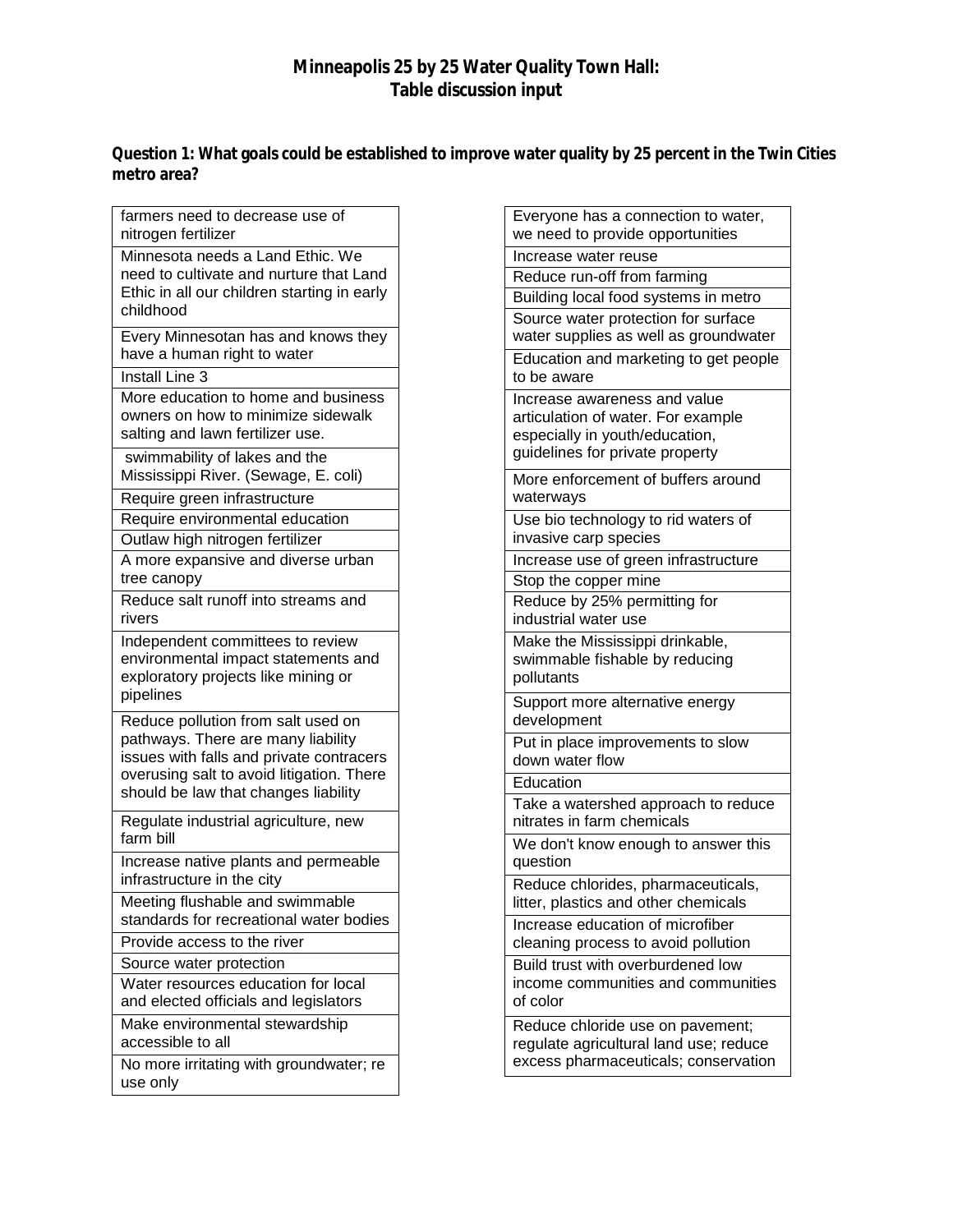Define sustainable use of our water resources (eg., irrigation for residential, golf/recreation, agricultural)

Invest in water reuse

Increase low tillage ag

Avoid potential pollution accidents from infrastructure (trains, oil pipelines) that could contaminate drinking & surface water

Increase water reuse: use stormater and rainfall to irrigate, increase water catchment, etc., instead of pumping groundwater

Decrease greenhouse has emissions to reduce climate impacts like intense storms (which increase runoff), algae blooms, flooding, etc.

Use Urban areas to serve as clean water treatment areas.

Target higher ratio polluters (Commerical, Industry, etc)

Increase buffer between ag land and waterways

Source water protection for the Mississippi for the Minneapolis water supply.

Less impervious services Use more water, pay more - also homeowners Capture rain in barrels All water bodies in metro become publicly owned and shorelines maintained to create city water buffers

View water as a resource not waste Focus on soil health -meet the farmers where they are at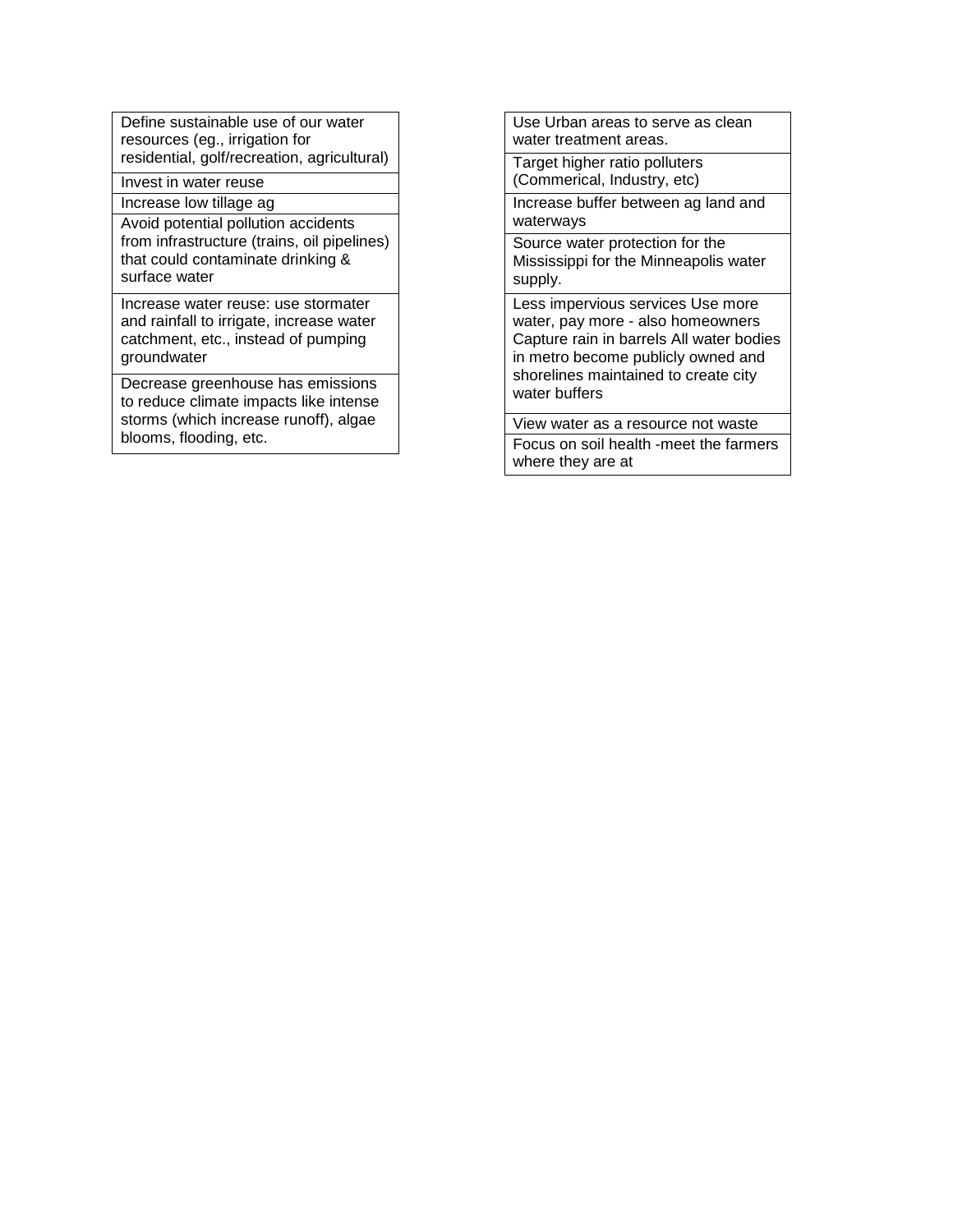## **Question 2: What actions are needed to get to these goals for the Twin Cities metro Area?**

| Approve rules for reuse                                                                                                                                                                                        |
|----------------------------------------------------------------------------------------------------------------------------------------------------------------------------------------------------------------|
| Research                                                                                                                                                                                                       |
| Develop alternatives to salt on<br>sidewalks and roads                                                                                                                                                         |
| More rain gardens                                                                                                                                                                                              |
| Increase the voice of native<br>populations in the decision making<br>process                                                                                                                                  |
| Regulating irrigation                                                                                                                                                                                          |
| Incentivize reuse and regulate<br>irrigation for all land uses                                                                                                                                                 |
| Require people who spread salt to<br>melt snow attend training courses<br>relating to proper usage and introduce<br>law that limits liability for those groups<br>that have attended to reduce<br>oversalting. |
| Dedicating a staff or department in<br>cities to monitor and clear storm drains                                                                                                                                |
| Teach children to love the land and<br>water before we ask them to save it                                                                                                                                     |
| Abandoned lots - require them to be<br>urban farms or parks                                                                                                                                                    |
| Changing ordinances to limit the<br>amount of imperveous surfaces<br>allowed in new planning. Also could<br>require green roofs on new buildings                                                               |
| Salt application education, reduce salt<br>applicator liability, change<br>expectations of winter maintenance                                                                                                  |
| Strive to integrate water quality and<br>zero runoff into the Ford plan                                                                                                                                        |
| Marketing water as a resource                                                                                                                                                                                  |
| Require prescriptions to advise how to<br>dispose of unused medication.                                                                                                                                        |
| Ban plastic bottles and bags                                                                                                                                                                                   |
| Meet people where they are-education<br>(water bar at DNR building, meet<br>people at breweries-beer needs clean<br>water too)                                                                                 |
| STOP USING LEAD SINKERS FOR<br><b>FISHING IN THE CITY</b>                                                                                                                                                      |
| Plan and prepare for climate change -<br>flood protection, increasing temps and<br>algal blooms. Need good infrastructure                                                                                      |

and source water protection.

| PROMOTE AND EXPAND THE<br>ADOPT-A-STORM DRAIN PROJECT.<br>GET NEIGHBORS TALKING ABOUT<br>THE ISSUES WITH STORMWATER<br><b>CONTAMINATION</b>                                                                            |
|------------------------------------------------------------------------------------------------------------------------------------------------------------------------------------------------------------------------|
| Incentivize planting of perennial crops.                                                                                                                                                                               |
| Change the price of water to reflect the<br>true value of clean water                                                                                                                                                  |
| MORE OUTREACH AND<br>AWARENESS-RAISING REGARDING<br>NEED TO PICK UP PET WASTE                                                                                                                                          |
| Create markers for alternative crops.<br>Implement incentives for transitioning<br>farmers from corn and soybeans.                                                                                                     |
| Invest in infrastructure to improve<br>resiliency and reduce leaks<br>(conservation).                                                                                                                                  |
| Incentives and disincentives related to<br>pollution contribution                                                                                                                                                      |
| Encourage residential and industrial<br>conservation.                                                                                                                                                                  |
| Pay for the true cost of water<br>(especially as we conserve more and<br>buy less water).                                                                                                                              |
| Educating people, tax incentives,<br>increase public demands, lasses                                                                                                                                                   |
| Use how 2 plant responsible<br>shorelines on private & homeowners<br>Buffers could be planted with pollinator<br>friendly plants & place solar panels in<br>buffer zones; pay farmers Try poultry<br>grit for traction |
| Revenue bonds to help finance<br>replacement of lead pipes in older<br>homes Education about homeowner<br>options for Brita type filter use - wright<br>County does this Greenstep<br>solutionsin 117 cities           |
| Make sure permits for irrigation are in<br>compliance Microfiber monitoring - use<br>natural fibers instead of polyesters in<br>clothing Ensure adequate sampling<br>forester quality Need good data esp               |

baseline